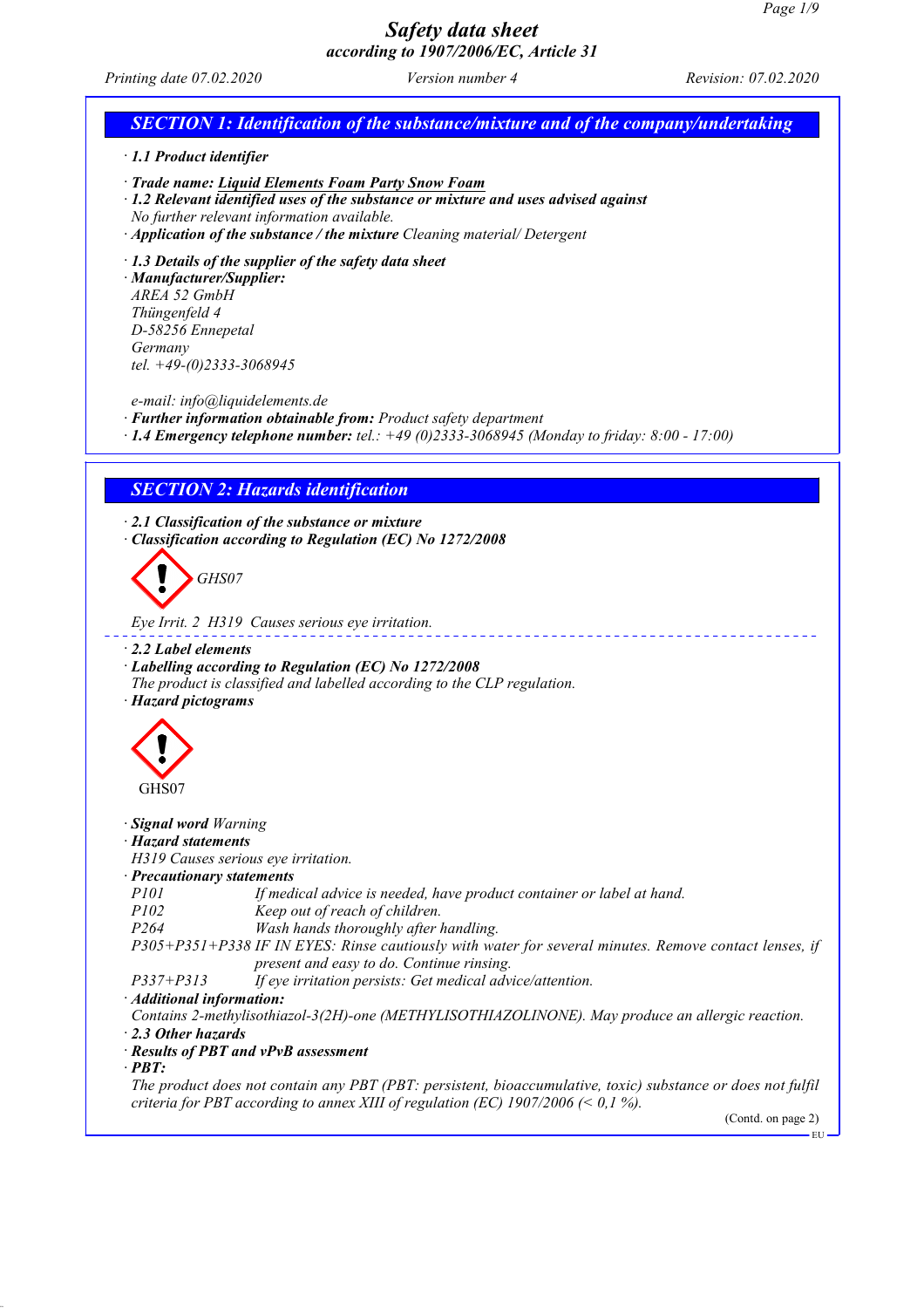*Printing date 07.02.2020 Version number 4 Revision: 07.02.2020*

#### *Trade name: Liquid Elements Foam Party Snow Foam*

(Contd. of page 1)

#### *· vPvB:*

*The product does not contain any vPvB (vPvB: very persistent, very bioaccumulative) substance or does not fulfil criteria for vPvB according to annex XIII of regulation (EC) 1907/2006 (< 0,1 %).*

#### *SECTION 3: Composition/information on ingredients*

#### *· 3.2 Mixtures*

*· Description: Mixture of substances listed below with nonhazardous additions.*

| · Dangerous components:                                                                        |                                                                                                                                                                                                                                                                                                                                       |             |                   |
|------------------------------------------------------------------------------------------------|---------------------------------------------------------------------------------------------------------------------------------------------------------------------------------------------------------------------------------------------------------------------------------------------------------------------------------------|-------------|-------------------|
| CAS: 111-76-2<br>EINECS: 203-905-0<br>Index number: 603-014-00-0<br>Reg.nr.: 01-2119475108-36  | 2-butoxyethanol<br>$\langle \cdot \rangle$ Acute Tox. 4, H302; Acute Tox. 4, H312; Acute Tox.<br>4, H332; Skin Irrit. 2, H315; Eye Irrit. 2, H319                                                                                                                                                                                     | $5 - 10\%$  |                   |
| CAS: 147170-44-3<br>EC number: 931-333-8<br>Reg.nr.: 01-2119489410-39                          | 1-Propanaminium, 3-amino-N-(carboxymethyl)-N,N-<br>dimethyl-, $N-(C8-18$ and $C18$ -unsatd. acyl) derivs., inner<br>salts<br>$\leftrightarrow$ Eye Dam. 1, H318<br><b>Áquatic Chronic 3, H412</b>                                                                                                                                     | $1 - 5\%$   |                   |
| CAS: 68891-38-3<br>$NLP: 500-234-8$<br>Reg.nr.: 01-2119488639-16                               | Alcohols, C12-14, ethoxylated, sulfates, sodium salts<br>$\diamondsuit$ Eye Dam. 1, H318<br>$\bigotimes$ Skin Irrit. 2, H315<br>Áquatic Chronic 3, H412                                                                                                                                                                               | $1 - 5\%$   |                   |
| $CAS: 64-17-5$<br>EINECS: 200-578-6<br>Index number: 603-002-00-5<br>Reg.nr.: 01-2119457610-43 | ethanol<br>$\bigotimes$ Flam. Liq. 2, H225<br>$\bigotimes E$ ye Irrit. 2, H319                                                                                                                                                                                                                                                        | $1 - 2.5\%$ |                   |
| CAS: 2682-20-4<br>EINECS: 220-239-6<br>Index number: 613-326-00-9<br>Reg.nr.: 01-2120764690-50 | $2 - m e t h y l i s o t h i a z o l - 3 (2 H) - o n e   0.00015 - 0.0015\%$<br>(METHYLISOTHIAZOLINONE)<br>Acute Tox. 3, H301; Acute Tox. 3, H311; Acute Tox.<br>2. H330<br>Skin Corr. 1B, H314; Eye Dam. 1, H318<br>$\bigotimes$ Aquatic Acute 1, H400 (M=10); Aquatic Chronic 1,<br>$H410(M=1)$<br>$\bigotimes$ Skin Sens. 1A, H317 |             |                   |
|                                                                                                | · Regulation (EC) No 648/2004 on detergents / Labelling for contents                                                                                                                                                                                                                                                                  |             |                   |
|                                                                                                | amphoteric surfactants, anionic surfactants, non-ionic surfactants                                                                                                                                                                                                                                                                    |             | $\overline{<}5\%$ |
| DIPROPYLENEDIAMINE), perfumes                                                                  | preservation agents (PHENOXYETHANOL, BENZISOTHIAZOLINONE,<br>METHYLISOTHIAZOLINONE, BUTYLBENZISOTHIAZOLINONE, LAURYLAMINE                                                                                                                                                                                                             |             |                   |
|                                                                                                | $\cdot$ <b>Additional information:</b> For the wording of the listed hazard phrases refer to section 16.                                                                                                                                                                                                                              |             |                   |

## *SECTION 4: First aid measures*

*· 4.1 Description of first aid measures*

- *· General information: If symptoms persist consult doctor.*
- *· After inhalation: Fresh air. If pain persists, get medical attention.*
- *· After skin contact: Immediately rinse with water.*
- *· After eye contact:*
- *Immediately flush eyes with plenty of water with lids lifted. If symptons persist, seek medical advice.*
- *· After swallowing:*
- *Rinse out mouth and drink plenty of water.*
- *Do not induce vomiting; call for medical help immediately.*

*· 4.2 Most important symptoms and effects, both acute and delayed No further relevant information available.*

(Contd. on page 3) EU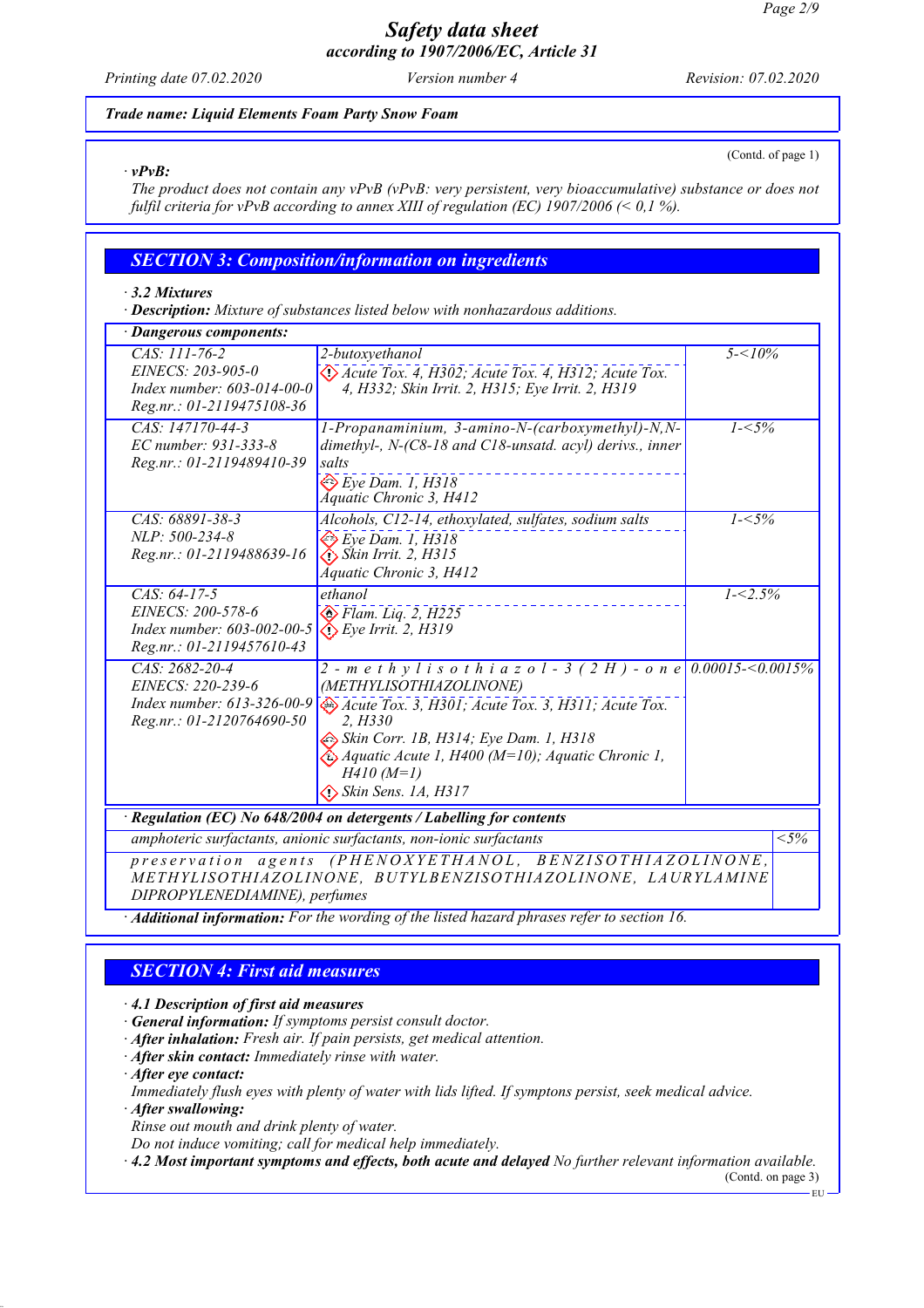*Printing date 07.02.2020 Version number 4 Revision: 07.02.2020*

(Contd. of page 2)

#### *Trade name: Liquid Elements Foam Party Snow Foam*

*· 4.3 Indication of any immediate medical attention and special treatment needed No further relevant information available.*

### *SECTION 5: Firefighting measures*

#### *· 5.1 Extinguishing media*

*· Suitable extinguishing agents:*

*CO2, powder or water spray. Fight larger fires with water spray or alcohol resistant foam. Use fire extinguishing methods suitable to surrounding conditions.*

- *· For safety reasons unsuitable extinguishing agents: Full water jet*
- *· 5.2 Special hazards arising from the substance or mixture*

*In case of fire, the following can be released:*

- *Carbon monoxide (CO)*
- *· 5.3 Advice for firefighters*
- *· Protective equipment:*
- *Do not inhale explosion gases or combustion gases.*
- *Mouth respiratory protective device.*
- *· Additional information*

*Dispose of fire debris and contaminated fire fighting water in accordance with official regulations.*

#### *SECTION 6: Accidental release measures*

*· 6.1 Personal precautions, protective equipment and emergency procedures Wear protective clothing. Product forms slippery surface when combined with water. · 6.2 Environmental precautions: Do not allow to enter sewers/ surface or ground water. Inform respective authorities in case of seepage into water course or sewage system. · 6.3 Methods and material for containment and cleaning up:*

*Absorb with liquid-binding material (sand, diatomite, acid binders, universal binders, sawdust). Dispose contaminated material as waste according to item 13.*

*· 6.4 Reference to other sections*

*No dangerous substances are released.*

*See Section 7 for information on safe handling.*

*See Section 8 for information on personal protection equipment.*

*See Section 13 for disposal information.*

## *SECTION 7: Handling and storage*

*· 7.1 Precautions for safe handling*

*Avoid contact with eyes and skin.*

*Observe use instructions.*

*Observe the usual precautionary measures for handling chemicals.*

- *· Information about fire and explosion protection: No special measures required.*
- *· 7.2 Conditions for safe storage, including any incompatibilities*
- *· Storage:*
- *· Requirements to be met by storerooms and receptacles: No special requirements.*
- *· Information about storage in one common storage facility: Not required.*
- *· Further information about storage conditions: Store in dry conditions at 10 - 25 °C. Protect from frost.*
- *· Storage class: 10 13 (Germany)*
- *· 7.3 Specific end use(s) No further relevant information available.*

(Contd. on page 4)

EU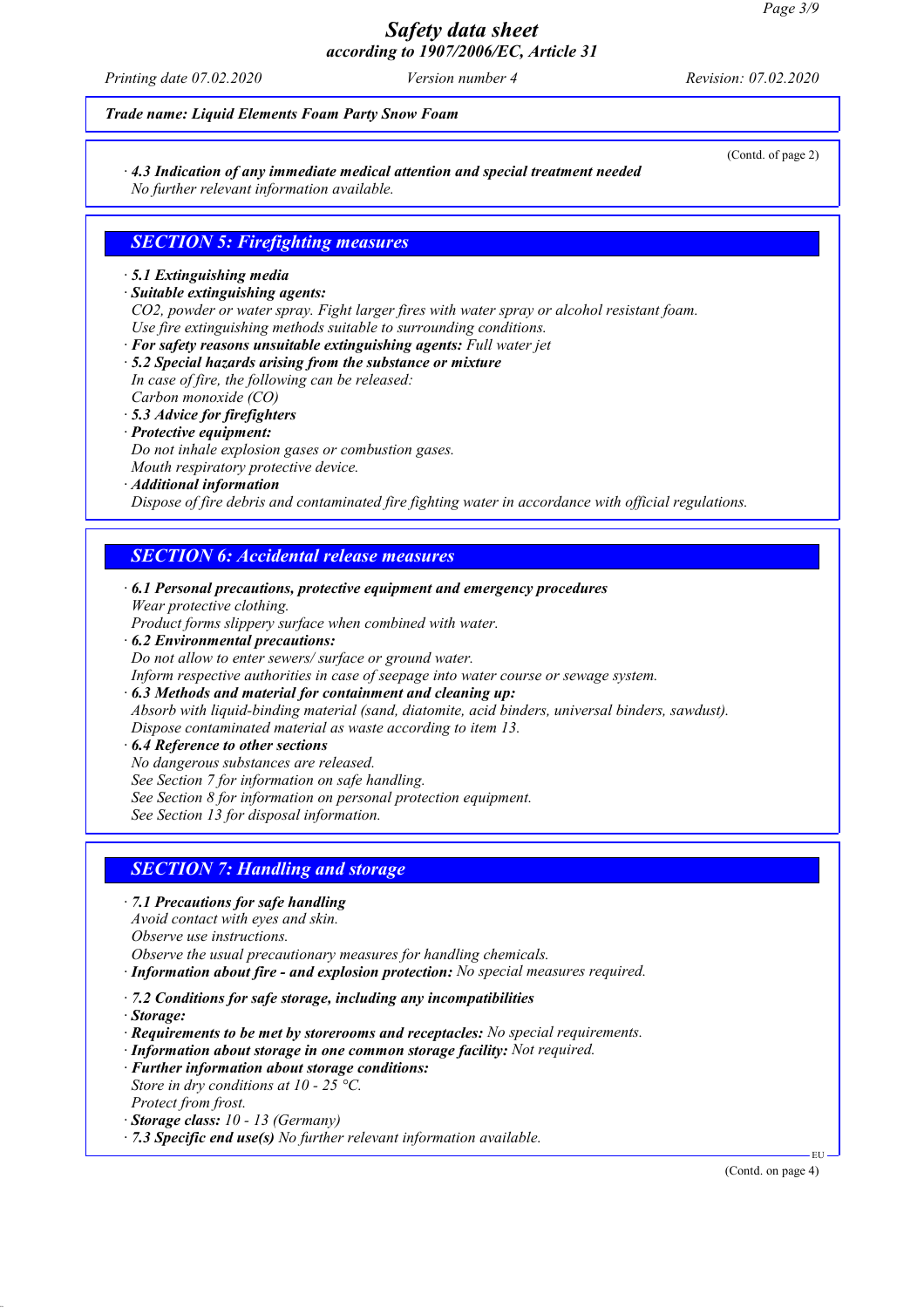*Printing date 07.02.2020 Version number 4 Revision: 07.02.2020*

## *Trade name: Liquid Elements Foam Party Snow Foam*

(Contd. of page 3)

|                                                                                           | $\cdot$ Additional information about design of technical facilities: No further data; see item 7.                                                                                                     |
|-------------------------------------------------------------------------------------------|-------------------------------------------------------------------------------------------------------------------------------------------------------------------------------------------------------|
| 8.1 Control parameters                                                                    |                                                                                                                                                                                                       |
|                                                                                           | · Ingredients with limit values that require monitoring at the workplace:                                                                                                                             |
| 111-76-2 2-butoxyethanol                                                                  |                                                                                                                                                                                                       |
| $IOELV$ Short-term value: 246 mg/m <sup>3</sup> , 50 ppm                                  |                                                                                                                                                                                                       |
| Long-term value: 98 mg/m <sup>3</sup> , 20 ppm                                            |                                                                                                                                                                                                       |
| Skin                                                                                      |                                                                                                                                                                                                       |
|                                                                                           | · Additional information: The lists valid during the making were used as basis.                                                                                                                       |
| 8.2 Exposure controls                                                                     |                                                                                                                                                                                                       |
| · Personal protective equipment:                                                          |                                                                                                                                                                                                       |
| · General protective and hygienic measures:                                               |                                                                                                                                                                                                       |
| Observe the usual precautionary measures for handling chemicals.                          |                                                                                                                                                                                                       |
| Avoid contact with the eyes.                                                              |                                                                                                                                                                                                       |
| Wash hands before breaks and at the end of work.                                          |                                                                                                                                                                                                       |
| · Respiratory protection: Not required.<br>· Protection of hands:                         |                                                                                                                                                                                                       |
|                                                                                           | The glove material has to be impermeable and resistant to the product/the substance/the preparation.                                                                                                  |
|                                                                                           | Selection of the glove material on consideration of the penetration times, rates of diffusion and the                                                                                                 |
| degradation                                                                               |                                                                                                                                                                                                       |
| Protective gloves according EN 374.                                                       |                                                                                                                                                                                                       |
| Check the permeability prior to each anewed use of the glove.                             |                                                                                                                                                                                                       |
| · Material of gloves                                                                      |                                                                                                                                                                                                       |
| Butyl rubber, BR                                                                          |                                                                                                                                                                                                       |
| Recommended thickness of the material: $\geq 0.5$ mm                                      | Penetration time: $\geq 480$ minutes (Permeation according to EN 374 Prt 3: Level 6)                                                                                                                  |
|                                                                                           | The selection of the suitable gloves does not only depend on the material, but also on further marks of quality                                                                                       |
|                                                                                           | and varies from manufacturer to manufacturer. As the product is a preparation of several substances, the                                                                                              |
|                                                                                           | resistance of the glove material can not be calculated in advance and has therefore to be checked prior to the                                                                                        |
| application.                                                                              |                                                                                                                                                                                                       |
| · Penetration time of glove material                                                      |                                                                                                                                                                                                       |
|                                                                                           | The exact break through time has to be found out by the manufacturer of the protective gloves and has to be                                                                                           |
| observed.                                                                                 |                                                                                                                                                                                                       |
|                                                                                           | The determined penetration times according to EN 16523-1:2015 are not performed under practical<br>conditions. Therefore a maximum wearing time, which corresponds to 50% of the penetration time, is |
| recommended.                                                                              |                                                                                                                                                                                                       |
| · Eye protection: Goggles recommended during refilling                                    |                                                                                                                                                                                                       |
| · Body protection: Light weight protective clothing                                       |                                                                                                                                                                                                       |
|                                                                                           |                                                                                                                                                                                                       |
| <b>SECTION 9: Physical and chemical properties</b>                                        |                                                                                                                                                                                                       |
|                                                                                           |                                                                                                                                                                                                       |
| · 9.1 Information on basic physical and chemical properties<br><b>General Information</b> |                                                                                                                                                                                                       |
| $\cdot$ Appearance:                                                                       |                                                                                                                                                                                                       |
|                                                                                           | Liquid                                                                                                                                                                                                |
| Form:                                                                                     | Blue                                                                                                                                                                                                  |
| Colour:                                                                                   | Characteristic                                                                                                                                                                                        |
|                                                                                           |                                                                                                                                                                                                       |
|                                                                                           | Not determined.                                                                                                                                                                                       |
| · Odour:<br>• Odour threshold:<br>$\cdot$ pH-value at 20 °C:                              | $7.5 - 8.5$                                                                                                                                                                                           |
|                                                                                           |                                                                                                                                                                                                       |
| · Change in condition<br>Melting point/freezing point:                                    | Not determined.                                                                                                                                                                                       |

(Contd. on page 5) EU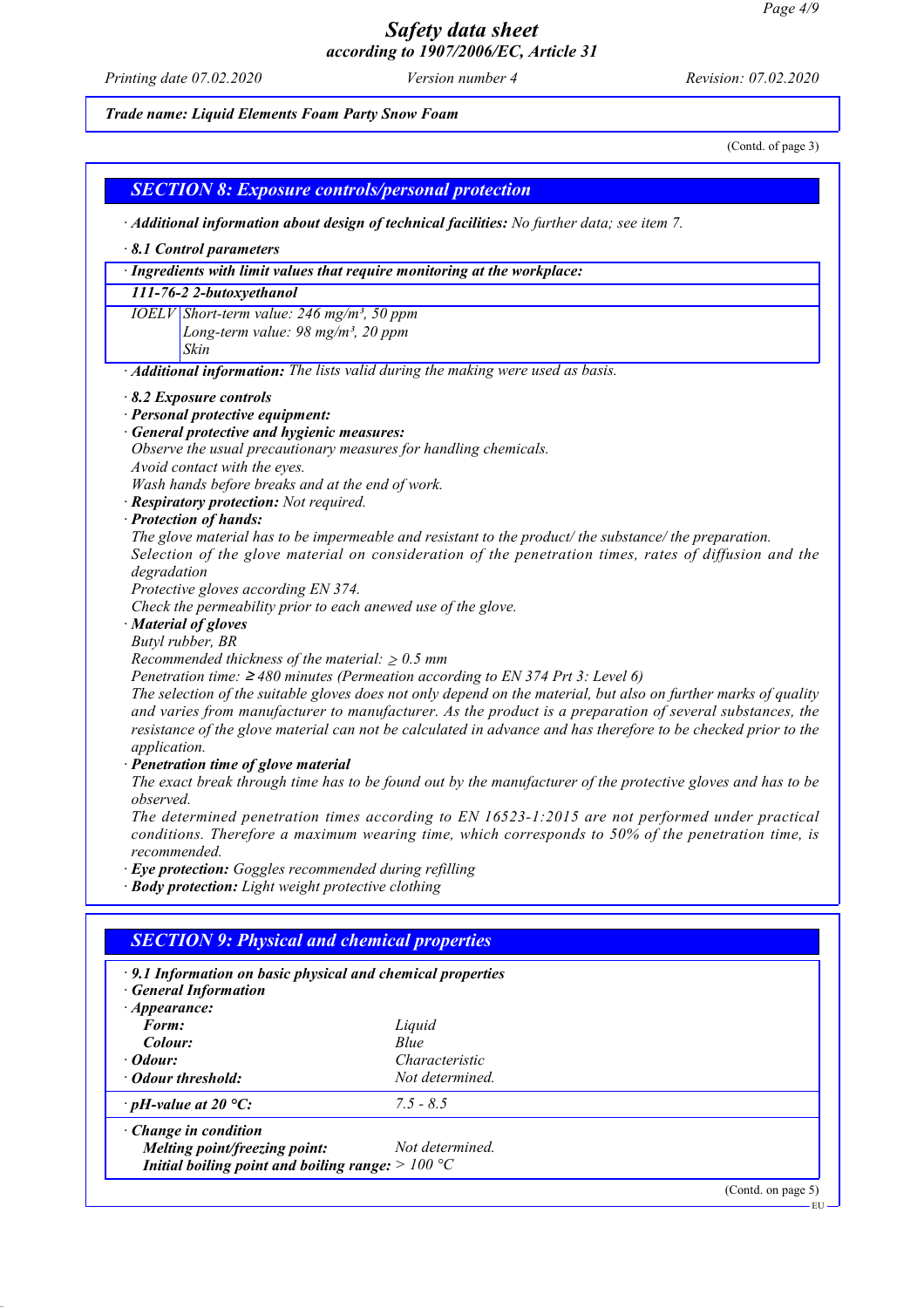EU

# *Safety data sheet according to 1907/2006/EC, Article 31*

*Printing date 07.02.2020 Version number 4 Revision: 07.02.2020*

#### *Trade name: Liquid Elements Foam Party Snow Foam*

|                                                                                                                    | (Contd. of page 4)                                                                  |
|--------------------------------------------------------------------------------------------------------------------|-------------------------------------------------------------------------------------|
| · Flash point:                                                                                                     | $> 60 °C$ (read across)                                                             |
| · Flammability (solid, gas):                                                                                       | Not applicable.                                                                     |
| $\cdot$ Decomposition temperature:                                                                                 | Not determined.                                                                     |
| $\cdot$ Auto-ignition temperature:                                                                                 | Product is not selfigniting.                                                        |
| · Explosive properties:                                                                                            | Product does not present an explosion hazard.                                       |
| · Explosion limits:<br>Lower:<br>Upper:<br>$\cdot$ Oxidising properties                                            | Not determined.<br>Not determined<br>Not applicable.                                |
| $\cdot$ <i>Vapour pressure:</i>                                                                                    | Not determined.                                                                     |
| $\cdot$ Density at 20 °C:<br>$\cdot$ Relative density<br>$\cdot$ <i>Vapour density</i><br>$\cdot$ Evaporation rate | $\sim$ 1 g/cm <sup>3</sup><br>Not determined.<br>Not determined.<br>Not determined. |
| $\cdot$ Solubility in / Miscibility with<br>water:                                                                 | Fully miscible.                                                                     |
| · Partition coefficient: n-octanol/water:                                                                          | Not determined.                                                                     |
| · Viscosity:<br>Dynamic:<br>Kinematic:                                                                             | Not determined<br>Not determined.                                                   |
| · Solvent content:<br><b>Organic solvents:</b>                                                                     | $<$ 10 %                                                                            |
| <b>Solids content:</b><br>$\cdot$ 9.2 Other information                                                            | $< 15\%$<br>No further relevant information available.                              |

## *SECTION 10: Stability and reactivity*

*· 10.1 Reactivity No further relevant information available.*

*· 10.2 Chemical stability*

*· Thermal decomposition / conditions to be avoided: No decomposition if used according to specifications.*

- *· 10.3 Possibility of hazardous reactions No dangerous reactions known.*
- *· 10.4 Conditions to avoid Protect from frost.*
- *· 10.5 Incompatible materials: No further relevant information available.*
- *· 10.6 Hazardous decomposition products: No dangerous decomposition products known.*

## *SECTION 11: Toxicological information*

*· 11.1 Information on toxicological effects*

- *· Acute toxicity Based on available data, the classification criteria are not met.*
- *· LD/LC50 values relevant for classification:*
- *No further relevant information available.*

| 111-76-2 2-butoxyethanol |      |                                            |
|--------------------------|------|--------------------------------------------|
| Oral                     | LD50 | $1,480$ mg/kg (rat)                        |
| Dermal                   | LD50 | $1,060$ mg/kg (rabbit)                     |
|                          |      | Inhalative $ LC50/8 h  10-20 mg/m^3 (rat)$ |
|                          |      | (Contd. on page 6)                         |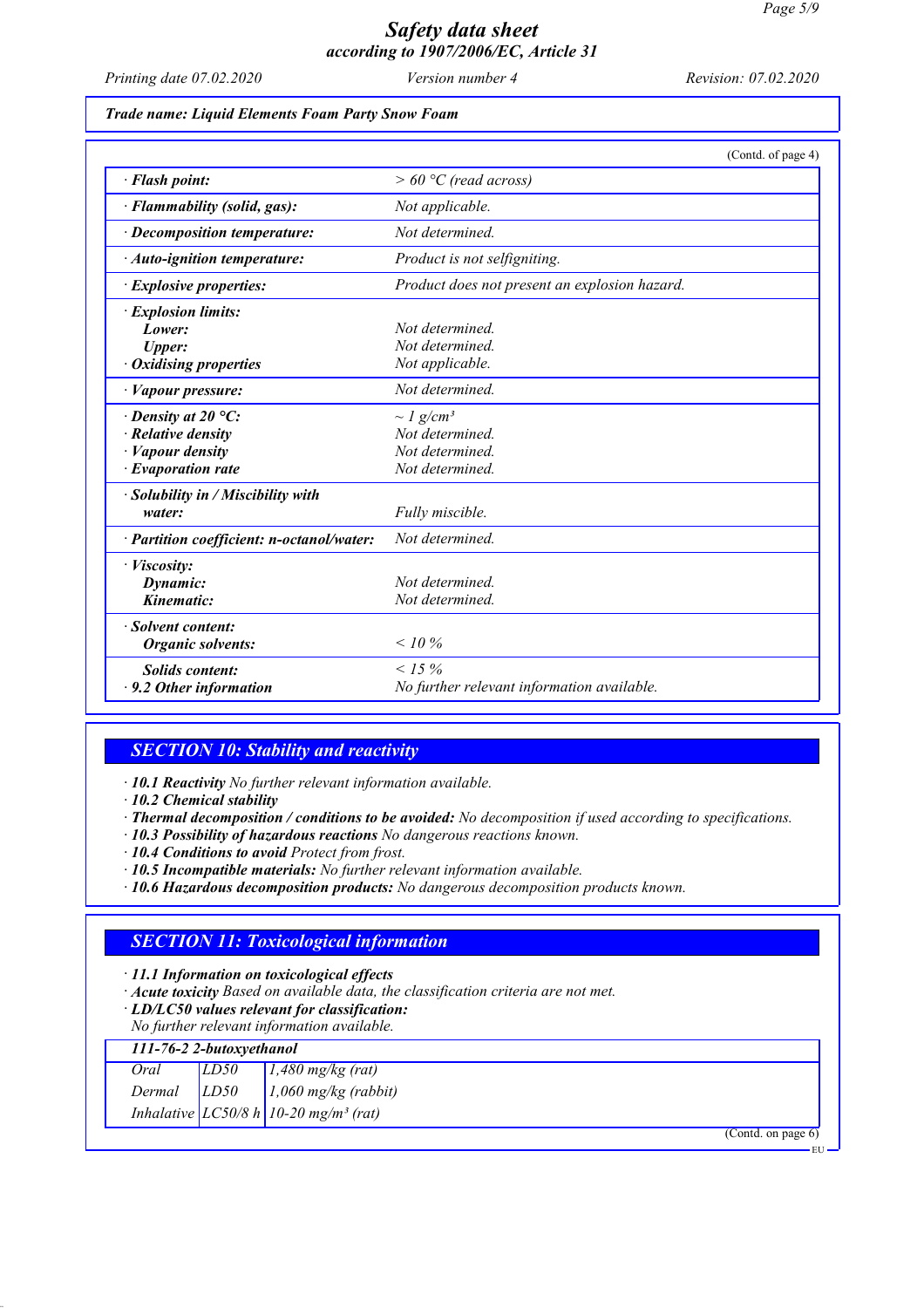*Printing date 07.02.2020 Version number 4 Revision: 07.02.2020*

#### *Trade name: Liquid Elements Foam Party Snow Foam*

| acyl) derivs., inner salts<br>$>5,000$ mg/kg (rat) (OECD 401)<br>LD50<br>Oral<br>LD50<br>$>2,000$ mg/kg (rat) (OECD 402)<br>Dermal<br>68891-38-3 Alcohols, C12-14, ethoxylated, sulfates, sodium salts<br>2,870 mg/kg (rat) (OECD 401)<br>Oral<br>LD50<br>Dermal<br>LD50<br>$>2,000$ mg/kg (rat) (OECD 402)<br>56-81-5 glycerol<br>Oral<br>LD50<br>$12,600$ mg/kg (rat)<br>64-17-5 ethanol<br>10,470 mg/kg (rat) (OECD 401)<br>LD50<br>Oral<br>Dermal<br>LD50<br>$>$ 2,000 mg/kg (rabbit) (OECD 402)<br>Inhalative $ LCS0/4 h $ 117-125 mg/l (rat) (OECD 403)<br>· Primary irritant effect:<br>· Skin corrosion/irritation Based on available data, the classification criteria are not met.<br>· Serious eye damage/irritation<br>Causes serious eye irritation.<br>Respiratory or skin sensitisation Based on available data, the classification criteria are not met.<br>· Repeated dose toxicity<br>$64-17-5$ ethanol<br>Oral 90-day feeding study 1,730 mg/kg bw/day (rat) (OECD 408)<br>$\cdot$ CMR effects (carcinogenity, mutagenicity and toxicity for reproduction)<br>No further relevant information available.<br>Germ cell mutagenicity Based on available data, the classification criteria are not met.<br>Carcinogenicity Based on available data, the classification criteria are not met.<br>· Reproductive toxicity Based on available data, the classification criteria are not met.<br>· Germ cell mutagenicity<br>68891-38-3 Alcohols, C12-14, ethoxylated, sulfates, sodium salts<br>Ames test negative (bacterial reverse mutation assay)<br>$64-17-5$ ethanol<br>Ames test negative (bacterial reverse mutation assay)<br>$\cdot$ STOT-single exposure Based on available data, the classification criteria are not met.<br>$\cdot$ STOT-repeated exposure Based on available data, the classification criteria are not met.<br>Aspiration hazard Based on available data, the classification criteria are not met.<br><b>SECTION 12: Ecological information</b><br>$\cdot$ 12.1 Toxicity<br>· Aquatic toxicity:<br>111-76-2 2-butoxyethanol<br>911 mg/l (algae) $(72 h)$<br>EC50<br>$1,550$ mg/l (daphnia magna) (48 h)<br>$>100-1,700$ mg/l (fish)<br>LC50<br>147170-44-3 1-Propanaminium, 3-amino-N-(carboxymethyl)-N,N-dimethyl-, N-(C8-18 and C18-unsatd.<br>acyl) derivs., inner salts |  | (Contd. of page 5)<br>147170-44-3 1-Propanaminium, 3-amino-N-(carboxymethyl)-N,N-dimethyl-, N-(C8-18 and C18-unsatd. |
|------------------------------------------------------------------------------------------------------------------------------------------------------------------------------------------------------------------------------------------------------------------------------------------------------------------------------------------------------------------------------------------------------------------------------------------------------------------------------------------------------------------------------------------------------------------------------------------------------------------------------------------------------------------------------------------------------------------------------------------------------------------------------------------------------------------------------------------------------------------------------------------------------------------------------------------------------------------------------------------------------------------------------------------------------------------------------------------------------------------------------------------------------------------------------------------------------------------------------------------------------------------------------------------------------------------------------------------------------------------------------------------------------------------------------------------------------------------------------------------------------------------------------------------------------------------------------------------------------------------------------------------------------------------------------------------------------------------------------------------------------------------------------------------------------------------------------------------------------------------------------------------------------------------------------------------------------------------------------------------------------------------------------------------------------------------------------------------------------------------------------------------------------------------------------------------------------------------------------------------------------------------------------------------------------------------------|--|----------------------------------------------------------------------------------------------------------------------|
|                                                                                                                                                                                                                                                                                                                                                                                                                                                                                                                                                                                                                                                                                                                                                                                                                                                                                                                                                                                                                                                                                                                                                                                                                                                                                                                                                                                                                                                                                                                                                                                                                                                                                                                                                                                                                                                                                                                                                                                                                                                                                                                                                                                                                                                                                                                        |  |                                                                                                                      |
|                                                                                                                                                                                                                                                                                                                                                                                                                                                                                                                                                                                                                                                                                                                                                                                                                                                                                                                                                                                                                                                                                                                                                                                                                                                                                                                                                                                                                                                                                                                                                                                                                                                                                                                                                                                                                                                                                                                                                                                                                                                                                                                                                                                                                                                                                                                        |  |                                                                                                                      |
|                                                                                                                                                                                                                                                                                                                                                                                                                                                                                                                                                                                                                                                                                                                                                                                                                                                                                                                                                                                                                                                                                                                                                                                                                                                                                                                                                                                                                                                                                                                                                                                                                                                                                                                                                                                                                                                                                                                                                                                                                                                                                                                                                                                                                                                                                                                        |  |                                                                                                                      |
|                                                                                                                                                                                                                                                                                                                                                                                                                                                                                                                                                                                                                                                                                                                                                                                                                                                                                                                                                                                                                                                                                                                                                                                                                                                                                                                                                                                                                                                                                                                                                                                                                                                                                                                                                                                                                                                                                                                                                                                                                                                                                                                                                                                                                                                                                                                        |  |                                                                                                                      |
|                                                                                                                                                                                                                                                                                                                                                                                                                                                                                                                                                                                                                                                                                                                                                                                                                                                                                                                                                                                                                                                                                                                                                                                                                                                                                                                                                                                                                                                                                                                                                                                                                                                                                                                                                                                                                                                                                                                                                                                                                                                                                                                                                                                                                                                                                                                        |  |                                                                                                                      |
|                                                                                                                                                                                                                                                                                                                                                                                                                                                                                                                                                                                                                                                                                                                                                                                                                                                                                                                                                                                                                                                                                                                                                                                                                                                                                                                                                                                                                                                                                                                                                                                                                                                                                                                                                                                                                                                                                                                                                                                                                                                                                                                                                                                                                                                                                                                        |  |                                                                                                                      |
|                                                                                                                                                                                                                                                                                                                                                                                                                                                                                                                                                                                                                                                                                                                                                                                                                                                                                                                                                                                                                                                                                                                                                                                                                                                                                                                                                                                                                                                                                                                                                                                                                                                                                                                                                                                                                                                                                                                                                                                                                                                                                                                                                                                                                                                                                                                        |  |                                                                                                                      |
|                                                                                                                                                                                                                                                                                                                                                                                                                                                                                                                                                                                                                                                                                                                                                                                                                                                                                                                                                                                                                                                                                                                                                                                                                                                                                                                                                                                                                                                                                                                                                                                                                                                                                                                                                                                                                                                                                                                                                                                                                                                                                                                                                                                                                                                                                                                        |  |                                                                                                                      |
|                                                                                                                                                                                                                                                                                                                                                                                                                                                                                                                                                                                                                                                                                                                                                                                                                                                                                                                                                                                                                                                                                                                                                                                                                                                                                                                                                                                                                                                                                                                                                                                                                                                                                                                                                                                                                                                                                                                                                                                                                                                                                                                                                                                                                                                                                                                        |  |                                                                                                                      |
|                                                                                                                                                                                                                                                                                                                                                                                                                                                                                                                                                                                                                                                                                                                                                                                                                                                                                                                                                                                                                                                                                                                                                                                                                                                                                                                                                                                                                                                                                                                                                                                                                                                                                                                                                                                                                                                                                                                                                                                                                                                                                                                                                                                                                                                                                                                        |  |                                                                                                                      |
|                                                                                                                                                                                                                                                                                                                                                                                                                                                                                                                                                                                                                                                                                                                                                                                                                                                                                                                                                                                                                                                                                                                                                                                                                                                                                                                                                                                                                                                                                                                                                                                                                                                                                                                                                                                                                                                                                                                                                                                                                                                                                                                                                                                                                                                                                                                        |  |                                                                                                                      |
|                                                                                                                                                                                                                                                                                                                                                                                                                                                                                                                                                                                                                                                                                                                                                                                                                                                                                                                                                                                                                                                                                                                                                                                                                                                                                                                                                                                                                                                                                                                                                                                                                                                                                                                                                                                                                                                                                                                                                                                                                                                                                                                                                                                                                                                                                                                        |  |                                                                                                                      |
|                                                                                                                                                                                                                                                                                                                                                                                                                                                                                                                                                                                                                                                                                                                                                                                                                                                                                                                                                                                                                                                                                                                                                                                                                                                                                                                                                                                                                                                                                                                                                                                                                                                                                                                                                                                                                                                                                                                                                                                                                                                                                                                                                                                                                                                                                                                        |  |                                                                                                                      |
|                                                                                                                                                                                                                                                                                                                                                                                                                                                                                                                                                                                                                                                                                                                                                                                                                                                                                                                                                                                                                                                                                                                                                                                                                                                                                                                                                                                                                                                                                                                                                                                                                                                                                                                                                                                                                                                                                                                                                                                                                                                                                                                                                                                                                                                                                                                        |  |                                                                                                                      |
|                                                                                                                                                                                                                                                                                                                                                                                                                                                                                                                                                                                                                                                                                                                                                                                                                                                                                                                                                                                                                                                                                                                                                                                                                                                                                                                                                                                                                                                                                                                                                                                                                                                                                                                                                                                                                                                                                                                                                                                                                                                                                                                                                                                                                                                                                                                        |  |                                                                                                                      |
|                                                                                                                                                                                                                                                                                                                                                                                                                                                                                                                                                                                                                                                                                                                                                                                                                                                                                                                                                                                                                                                                                                                                                                                                                                                                                                                                                                                                                                                                                                                                                                                                                                                                                                                                                                                                                                                                                                                                                                                                                                                                                                                                                                                                                                                                                                                        |  |                                                                                                                      |
|                                                                                                                                                                                                                                                                                                                                                                                                                                                                                                                                                                                                                                                                                                                                                                                                                                                                                                                                                                                                                                                                                                                                                                                                                                                                                                                                                                                                                                                                                                                                                                                                                                                                                                                                                                                                                                                                                                                                                                                                                                                                                                                                                                                                                                                                                                                        |  |                                                                                                                      |
|                                                                                                                                                                                                                                                                                                                                                                                                                                                                                                                                                                                                                                                                                                                                                                                                                                                                                                                                                                                                                                                                                                                                                                                                                                                                                                                                                                                                                                                                                                                                                                                                                                                                                                                                                                                                                                                                                                                                                                                                                                                                                                                                                                                                                                                                                                                        |  |                                                                                                                      |
|                                                                                                                                                                                                                                                                                                                                                                                                                                                                                                                                                                                                                                                                                                                                                                                                                                                                                                                                                                                                                                                                                                                                                                                                                                                                                                                                                                                                                                                                                                                                                                                                                                                                                                                                                                                                                                                                                                                                                                                                                                                                                                                                                                                                                                                                                                                        |  |                                                                                                                      |
|                                                                                                                                                                                                                                                                                                                                                                                                                                                                                                                                                                                                                                                                                                                                                                                                                                                                                                                                                                                                                                                                                                                                                                                                                                                                                                                                                                                                                                                                                                                                                                                                                                                                                                                                                                                                                                                                                                                                                                                                                                                                                                                                                                                                                                                                                                                        |  |                                                                                                                      |
|                                                                                                                                                                                                                                                                                                                                                                                                                                                                                                                                                                                                                                                                                                                                                                                                                                                                                                                                                                                                                                                                                                                                                                                                                                                                                                                                                                                                                                                                                                                                                                                                                                                                                                                                                                                                                                                                                                                                                                                                                                                                                                                                                                                                                                                                                                                        |  |                                                                                                                      |
|                                                                                                                                                                                                                                                                                                                                                                                                                                                                                                                                                                                                                                                                                                                                                                                                                                                                                                                                                                                                                                                                                                                                                                                                                                                                                                                                                                                                                                                                                                                                                                                                                                                                                                                                                                                                                                                                                                                                                                                                                                                                                                                                                                                                                                                                                                                        |  |                                                                                                                      |
|                                                                                                                                                                                                                                                                                                                                                                                                                                                                                                                                                                                                                                                                                                                                                                                                                                                                                                                                                                                                                                                                                                                                                                                                                                                                                                                                                                                                                                                                                                                                                                                                                                                                                                                                                                                                                                                                                                                                                                                                                                                                                                                                                                                                                                                                                                                        |  |                                                                                                                      |
|                                                                                                                                                                                                                                                                                                                                                                                                                                                                                                                                                                                                                                                                                                                                                                                                                                                                                                                                                                                                                                                                                                                                                                                                                                                                                                                                                                                                                                                                                                                                                                                                                                                                                                                                                                                                                                                                                                                                                                                                                                                                                                                                                                                                                                                                                                                        |  |                                                                                                                      |
|                                                                                                                                                                                                                                                                                                                                                                                                                                                                                                                                                                                                                                                                                                                                                                                                                                                                                                                                                                                                                                                                                                                                                                                                                                                                                                                                                                                                                                                                                                                                                                                                                                                                                                                                                                                                                                                                                                                                                                                                                                                                                                                                                                                                                                                                                                                        |  |                                                                                                                      |
|                                                                                                                                                                                                                                                                                                                                                                                                                                                                                                                                                                                                                                                                                                                                                                                                                                                                                                                                                                                                                                                                                                                                                                                                                                                                                                                                                                                                                                                                                                                                                                                                                                                                                                                                                                                                                                                                                                                                                                                                                                                                                                                                                                                                                                                                                                                        |  |                                                                                                                      |
|                                                                                                                                                                                                                                                                                                                                                                                                                                                                                                                                                                                                                                                                                                                                                                                                                                                                                                                                                                                                                                                                                                                                                                                                                                                                                                                                                                                                                                                                                                                                                                                                                                                                                                                                                                                                                                                                                                                                                                                                                                                                                                                                                                                                                                                                                                                        |  |                                                                                                                      |
|                                                                                                                                                                                                                                                                                                                                                                                                                                                                                                                                                                                                                                                                                                                                                                                                                                                                                                                                                                                                                                                                                                                                                                                                                                                                                                                                                                                                                                                                                                                                                                                                                                                                                                                                                                                                                                                                                                                                                                                                                                                                                                                                                                                                                                                                                                                        |  |                                                                                                                      |
|                                                                                                                                                                                                                                                                                                                                                                                                                                                                                                                                                                                                                                                                                                                                                                                                                                                                                                                                                                                                                                                                                                                                                                                                                                                                                                                                                                                                                                                                                                                                                                                                                                                                                                                                                                                                                                                                                                                                                                                                                                                                                                                                                                                                                                                                                                                        |  |                                                                                                                      |
|                                                                                                                                                                                                                                                                                                                                                                                                                                                                                                                                                                                                                                                                                                                                                                                                                                                                                                                                                                                                                                                                                                                                                                                                                                                                                                                                                                                                                                                                                                                                                                                                                                                                                                                                                                                                                                                                                                                                                                                                                                                                                                                                                                                                                                                                                                                        |  |                                                                                                                      |
|                                                                                                                                                                                                                                                                                                                                                                                                                                                                                                                                                                                                                                                                                                                                                                                                                                                                                                                                                                                                                                                                                                                                                                                                                                                                                                                                                                                                                                                                                                                                                                                                                                                                                                                                                                                                                                                                                                                                                                                                                                                                                                                                                                                                                                                                                                                        |  |                                                                                                                      |
|                                                                                                                                                                                                                                                                                                                                                                                                                                                                                                                                                                                                                                                                                                                                                                                                                                                                                                                                                                                                                                                                                                                                                                                                                                                                                                                                                                                                                                                                                                                                                                                                                                                                                                                                                                                                                                                                                                                                                                                                                                                                                                                                                                                                                                                                                                                        |  |                                                                                                                      |
|                                                                                                                                                                                                                                                                                                                                                                                                                                                                                                                                                                                                                                                                                                                                                                                                                                                                                                                                                                                                                                                                                                                                                                                                                                                                                                                                                                                                                                                                                                                                                                                                                                                                                                                                                                                                                                                                                                                                                                                                                                                                                                                                                                                                                                                                                                                        |  |                                                                                                                      |
|                                                                                                                                                                                                                                                                                                                                                                                                                                                                                                                                                                                                                                                                                                                                                                                                                                                                                                                                                                                                                                                                                                                                                                                                                                                                                                                                                                                                                                                                                                                                                                                                                                                                                                                                                                                                                                                                                                                                                                                                                                                                                                                                                                                                                                                                                                                        |  |                                                                                                                      |
|                                                                                                                                                                                                                                                                                                                                                                                                                                                                                                                                                                                                                                                                                                                                                                                                                                                                                                                                                                                                                                                                                                                                                                                                                                                                                                                                                                                                                                                                                                                                                                                                                                                                                                                                                                                                                                                                                                                                                                                                                                                                                                                                                                                                                                                                                                                        |  |                                                                                                                      |
|                                                                                                                                                                                                                                                                                                                                                                                                                                                                                                                                                                                                                                                                                                                                                                                                                                                                                                                                                                                                                                                                                                                                                                                                                                                                                                                                                                                                                                                                                                                                                                                                                                                                                                                                                                                                                                                                                                                                                                                                                                                                                                                                                                                                                                                                                                                        |  |                                                                                                                      |
|                                                                                                                                                                                                                                                                                                                                                                                                                                                                                                                                                                                                                                                                                                                                                                                                                                                                                                                                                                                                                                                                                                                                                                                                                                                                                                                                                                                                                                                                                                                                                                                                                                                                                                                                                                                                                                                                                                                                                                                                                                                                                                                                                                                                                                                                                                                        |  |                                                                                                                      |
|                                                                                                                                                                                                                                                                                                                                                                                                                                                                                                                                                                                                                                                                                                                                                                                                                                                                                                                                                                                                                                                                                                                                                                                                                                                                                                                                                                                                                                                                                                                                                                                                                                                                                                                                                                                                                                                                                                                                                                                                                                                                                                                                                                                                                                                                                                                        |  |                                                                                                                      |
| $ E C 50 $ >1-10 mg/l (algae) (OECD 201)                                                                                                                                                                                                                                                                                                                                                                                                                                                                                                                                                                                                                                                                                                                                                                                                                                                                                                                                                                                                                                                                                                                                                                                                                                                                                                                                                                                                                                                                                                                                                                                                                                                                                                                                                                                                                                                                                                                                                                                                                                                                                                                                                                                                                                                                               |  |                                                                                                                      |

*LC50 >1-10 mg/l (fish) (OECD 203)*

*68891-38-3 Alcohols, C12-14, ethoxylated, sulfates, sodium salts*

*EC50 27.7 mg/l (algae) (OECD 201)*

(Contd. on page 7)

EU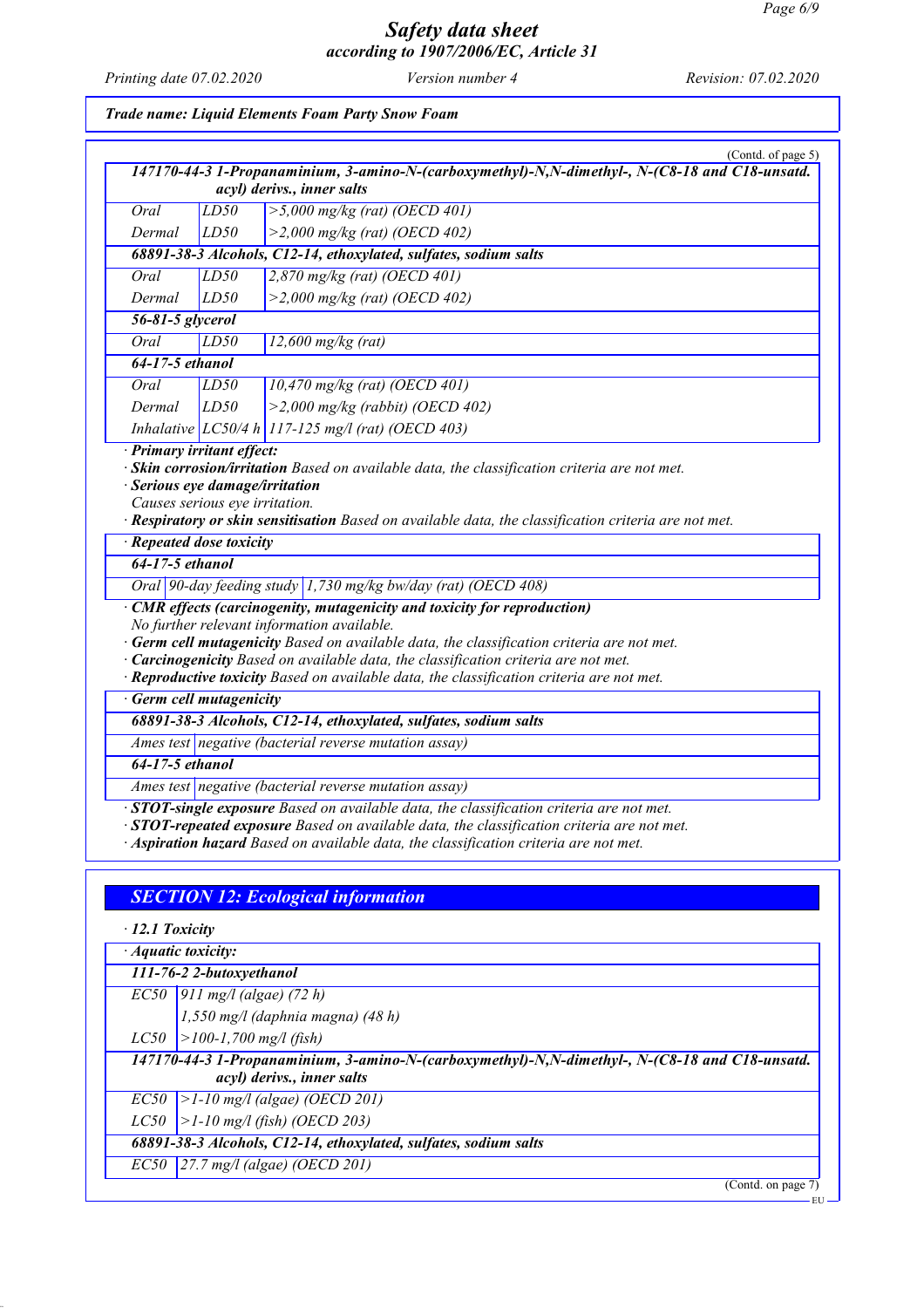EU

# *Safety data sheet according to 1907/2006/EC, Article 31*

*Printing date 07.02.2020 Version number 4 Revision: 07.02.2020*

## *Trade name: Liquid Elements Foam Party Snow Foam*

| (Contd. of page 6)                                                                                            |
|---------------------------------------------------------------------------------------------------------------|
| 7.4 mg/l (daphnia magna) (OECD 202)                                                                           |
| $LC50$   7.1 mg/l (fish) (96 h)                                                                               |
| $NOEC$ 0.95 mg/l (algae) (OECD 201)                                                                           |
| $0.27$ mg/l (daphnia magna) (21)                                                                              |
| 56-81-5 glycerol                                                                                              |
| $LC50$  >1,000 mg/l (fish) (96 h)                                                                             |
| $64-17-5$ ethanol                                                                                             |
| EC50 9,000 mg/l (algae) (Chlorella pyrenoidosa (10 d))                                                        |
| LC50   12,340 mg/l (daphnia magna) (48 h)                                                                     |
| $4,600$ mg/l (fish) (96 h, Leuciscus idus melanotus)                                                          |
| $\cdot$ 12.2 Persistence and degradability The contained surfactants are easily biodegradable                 |
| · 12.3 Bioaccumulative potential No further relevant information available.                                   |
| · 12.4 Mobility in soil No further relevant information available.                                            |
| · Additional ecological information:                                                                          |
| · General notes:                                                                                              |
| The surfactant(s) contained in this preparation complies(comply) with the biodegradability criteria as laid   |
| down in Regulation (EC) No.648/2004 on detergents. Data to support this assertion are held at the disposal    |
| of the competent authorities of the Member States and will be made available to them, at their direct request |
| or at the request of a detergent manufacturer.                                                                |
| · 12.5 Results of PBT and vPvB assessment                                                                     |
| $\cdot$ <b>PBT:</b> Not applicable.                                                                           |
| $\cdot$ vPvB: Not applicable.                                                                                 |
| $\cdot$ 12.6 Other adverse effects No further relevant information available.                                 |
|                                                                                                               |
| <b>SECTION 13: Disposal considerations</b>                                                                    |
| · 13.1 Waste treatment methods                                                                                |
| · Recommendation                                                                                              |
| Smaller quantities can be disposed of with household waste.                                                   |
| Dispose of in accordance with all applicable local and national regulations.                                  |
| · European waste catalogue                                                                                    |
|                                                                                                               |
|                                                                                                               |
| $200130$ detergents other than those mentioned in 200129<br>15 01 02 plastic packaging                        |

#### *· Uncleaned packaging:*

- *· Recommendation:*
- *Dispose of in accordance with all applicable local and national regulations.*

*Non contaminated packagings may be recycled.*

*· Recommended cleansing agents: Water, if necessary together with cleansing agents.*

# *SECTION 14: Transport information*

| $\cdot$ 14.1 UN-Number<br>ADR, ADN, IMDG, IATA               | Void |                    |
|--------------------------------------------------------------|------|--------------------|
| $\cdot$ 14.2 UN proper shipping name<br>ADR, ADN, IMDG, IATA | Void |                    |
| $\cdot$ 14.3 Transport hazard class(es)                      |      |                    |
| ADR, ADN, IMDG, IATA                                         |      |                    |
| $\cdot$ Class                                                | Void |                    |
|                                                              |      | (Contd. on page 8) |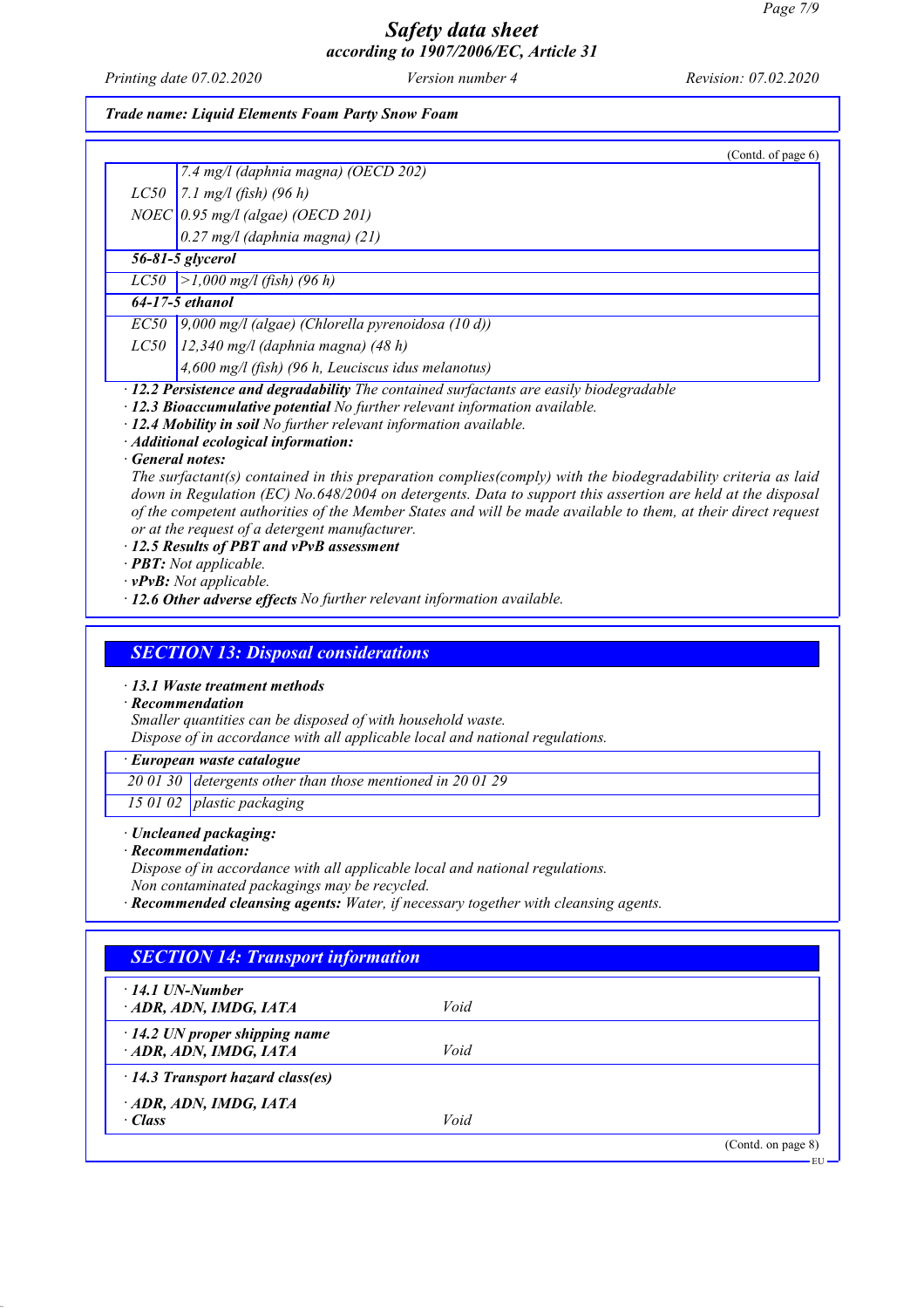*Printing date 07.02.2020 Version number 4 Revision: 07.02.2020*

#### *Trade name: Liquid Elements Foam Party Snow Foam*

|                                                                                                              | (Contd. of page 7) |  |  |
|--------------------------------------------------------------------------------------------------------------|--------------------|--|--|
| $\cdot$ 14.4 Packing group<br>ADR, IMDG, IATA                                                                | Void               |  |  |
| $\cdot$ 14.5 Environmental hazards:<br>$\cdot$ Marine pollutant:                                             | No                 |  |  |
| $\cdot$ 14.6 Special precautions for user                                                                    | Not applicable.    |  |  |
| $\cdot$ 14.7 Transport in bulk according to Annex II of<br><b>Marpol and the IBC Code</b><br>Not applicable. |                    |  |  |
| · UN "Model Regulation":                                                                                     | Void               |  |  |

### *SECTION 15: Regulatory information*

*· 15.1 Safety, health and environmental regulations/legislation specific for the substance or mixture*

*· Directive 2012/18/EU*

*· Named dangerous substances - ANNEX I None of the ingredients is listed.*

*· National regulations:*

*· Information about limitation of use:*

*Employment restrictions concerning juveniles must be observed.*

*Employment restrictions concerning pregnant and lactating women must be observed, if applicable.*

*· 15.2 Chemical safety assessment:*

*A Chemical Safety Assessment has not been carried out, because it is not necessary for mixtures.*

## *SECTION 16: Other information*

*This information is based on our present knowledge. However, this shall not constitute a guarantee for any specific product features and shall not establish a legally valid contractual relationship. Liability excluded.*

*· Relevant phrases H225 Highly flammable liquid and vapour. H301 Toxic if swallowed. H302 Harmful if swallowed. H311 Toxic in contact with skin. H312 Harmful in contact with skin. H314 Causes severe skin burns and eye damage. H315 Causes skin irritation. H317 May cause an allergic skin reaction. H318 Causes serious eye damage. H319 Causes serious eye irritation. H330 Fatal if inhaled. H332 Harmful if inhaled. H400 Very toxic to aquatic life. H410 Very toxic to aquatic life with long lasting effects. H412 Harmful to aquatic life with long lasting effects. · Classification according to Regulation (EC) No 1272/2008 The classification of the mixture is generally based on the calculation method using substance data according to Regulation (EC) No 1272/2008. · Department issuing SDS: Chemisches Labor & Consulting - Dr. Ulrich Bönig Simonshöfchen 55, D-42327 Wuppertal Germany Tel.: +49-(0)202-7387557 · Contact: Mr. Boenig, PhD.*

(Contd. on page 9)

EU